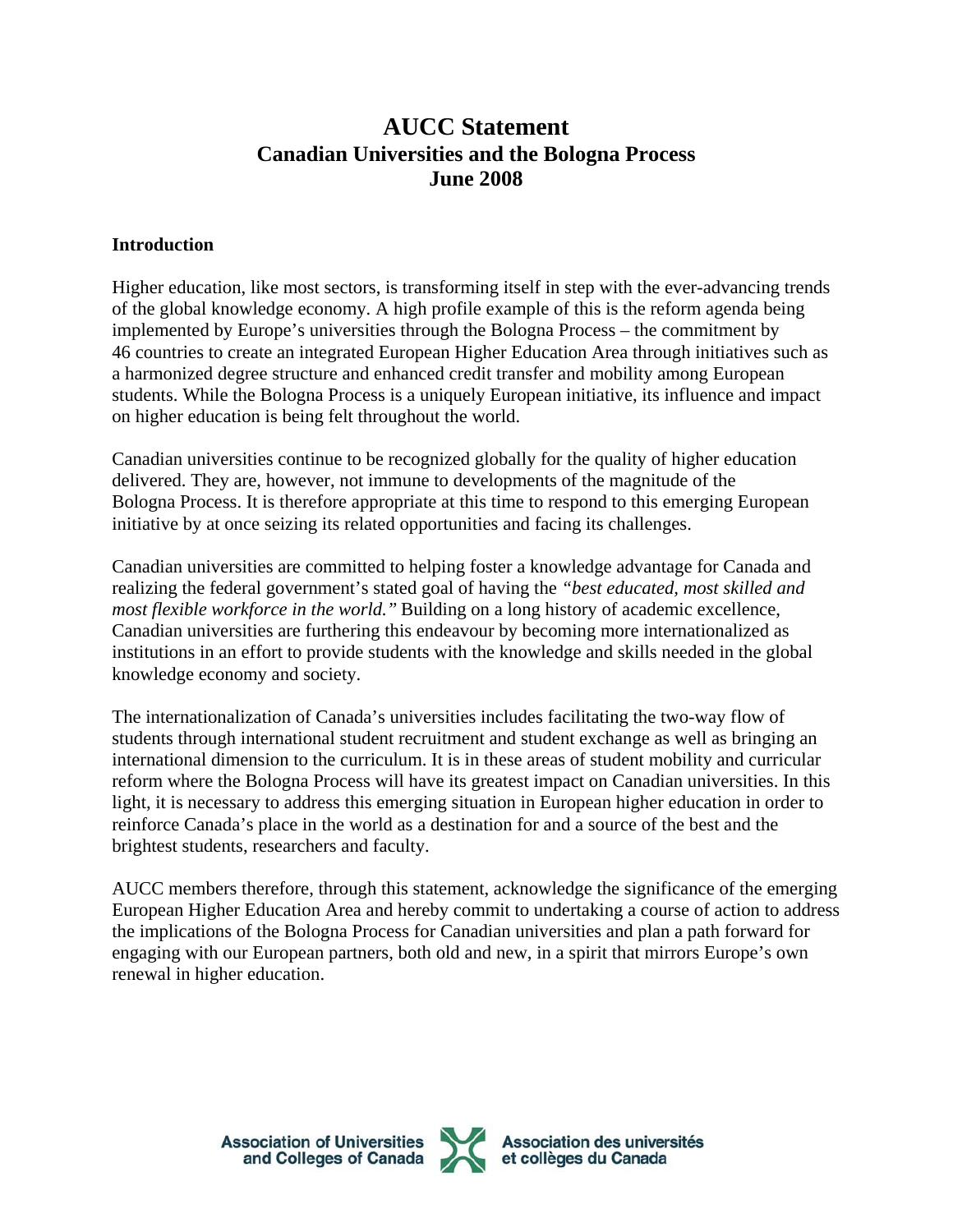## **Addressing the Bologna Process**

AUCC, through its Standing Advisory Committee on International Relations and the Board of Directors, has been examining for some time how Canadian universities can best respond to the changes under way in Europe. It began by identifying the following three key implications of these changes for Canadian universities.

Competition in international student recruitment is the primary implication. The Bologna Process, among its other goals, is also a sophisticated exercise in marketing European higher education. As the Bologna countries seek to make Europe a more attractive study destination through its degree harmonization and support for increased academic mobility, they are likely to increase their international student market share at the expense of other leading host countries, including Canada.

Secondly, the impact of the increasing number of three-year undergraduate degrees from Bologna countries on Canadian credential evaluation policies and practices needs to be assessed. The coming influx of three year degrees presents obvious challenges for admission decisions in graduate studies at Canadian institutions and raises questions about the effect this will have on our graduate programs.

Finally, student mobility, through short-term exchanges and study abroad opportunities for Canadian students is an area in which AUCC believes it is imperative to act to take advantage of the emerging landscape of higher education in Europe. The prevalence of the transparency tools in the Bologna Process, such as the European Credit Transfer System and the Diploma Supplement, along with funding programs such as Erasmus Mundus, represent a potential for increased Canada-Europe student mobility and enhanced international curricula through joint degree programs.

## **A Commitment to Engagement**

As AUCC pursues further action in relation to the Bologna Process, all activities will be informed by the guiding principle of the autonomy of individual Canadian universities to respond to these issues according to their own particular needs and strategies.

This exercise is also guided by the acknowledgement of the challenges in pursuing any collective approach aimed at aligning with the European model, given the diversity and complexity of Canadian higher education. CMEC has recently issued the Canadian Degree Qualifications Framework (2007) which represents a statement of generally expected outcomes of various degree levels. Nevertheless, it would clearly be a much larger challenge to reach agreement across the provinces and institutions that this framework constitutes a guide to a standard approach to degree structures.

AUCC recognizes, however, that responding to the Bologna Process also represents a unique opportunity to examine 'lessons learned' and best practices in addressing Canada's internal system of credit transfers and mobility among institutions across jurisdictions.